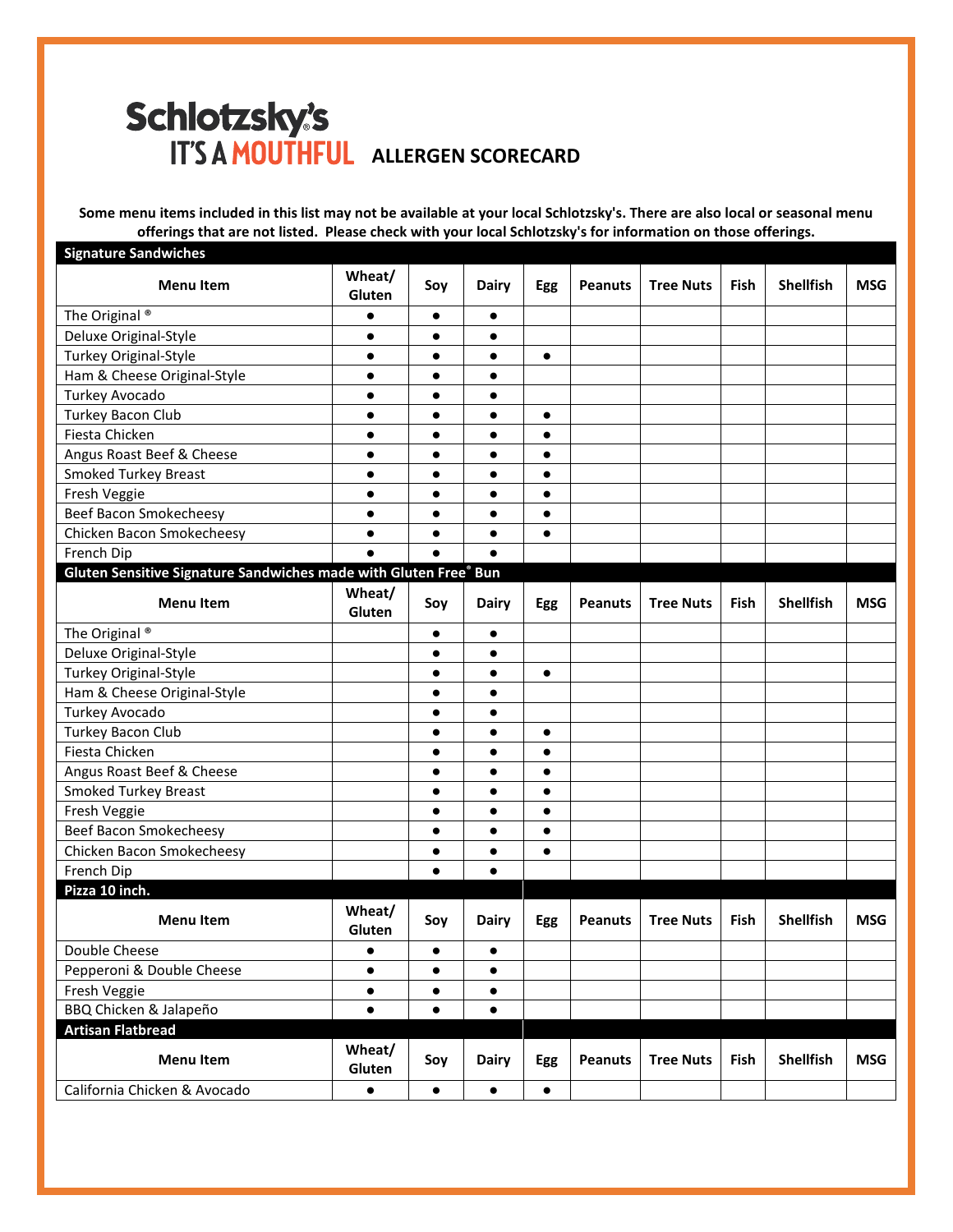| Salads w/o Dressing                               |                  |           |              |            |                |                  |           |                  |            |
|---------------------------------------------------|------------------|-----------|--------------|------------|----------------|------------------|-----------|------------------|------------|
| <b>Menu Item</b>                                  | Wheat/<br>Gluten | Soy       | <b>Dairy</b> | <b>Egg</b> | <b>Peanuts</b> | <b>Tree Nuts</b> | Fish      | <b>Shellfish</b> | <b>MSG</b> |
| The Orchard                                       | $\bullet$        | $\bullet$ | $\bullet$    |            | $\bullet$      | $\bullet$        |           |                  |            |
| Turkey Avocado Cobb                               | $\bullet$        | $\bullet$ | $\bullet$    | $\bullet$  |                |                  |           |                  |            |
| Southwestern Chicken                              |                  | $\bullet$ | $\bullet$    |            |                |                  |           |                  |            |
| Chicken Caesar                                    | $\bullet$        | $\bullet$ | $\bullet$    |            |                |                  |           |                  |            |
| Garden Salad                                      |                  |           |              |            |                |                  |           |                  |            |
| <b>Garlic Breadsticks</b>                         | $\bullet$        | $\bullet$ | $\bullet$    | $\bullet$  |                |                  |           |                  |            |
| <b>Salads Wraps with Wheat Tortilla</b>           |                  |           |              |            |                |                  |           |                  |            |
| <b>Menu Item</b>                                  | Wheat/<br>Gluten | Soy       | <b>Dairy</b> | <b>Egg</b> | <b>Peanuts</b> | <b>Tree Nuts</b> | Fish      | <b>Shellfish</b> | <b>MSG</b> |
| The Orchard                                       | $\bullet$        | $\bullet$ | $\bullet$    |            | $\bullet$      | $\bullet$        |           |                  |            |
| Turkey Avocado Cobb                               | $\bullet$        | $\bullet$ | $\bullet$    | $\bullet$  |                |                  |           |                  |            |
| Southwestern Chicken                              | $\bullet$        | $\bullet$ | $\bullet$    |            |                |                  |           |                  |            |
| Chicken Caesar                                    | $\bullet$        | $\bullet$ | $\bullet$    |            |                |                  |           |                  |            |
| Garden Salad                                      |                  |           |              |            |                |                  |           |                  |            |
| <b>Dressing</b>                                   |                  |           |              |            |                |                  |           |                  |            |
| <b>Menu Item</b>                                  | Wheat/<br>Gluten | Soy       | <b>Dairy</b> | <b>Egg</b> | <b>Peanuts</b> | <b>Tree Nuts</b> | Fish      | <b>Shellfish</b> | <b>MSG</b> |
| <b>Blue Cheese</b>                                |                  | $\bullet$ | $\bullet$    | $\bullet$  |                |                  |           |                  |            |
| Ranch                                             |                  | $\bullet$ | $\bullet$    | $\bullet$  |                |                  |           |                  |            |
| Italian                                           |                  | $\bullet$ |              |            |                |                  |           |                  |            |
| Caesar                                            |                  | $\bullet$ | $\bullet$    |            |                |                  | $\bullet$ |                  |            |
| Balsamic Vinegar & EVOO                           |                  |           |              |            |                |                  |           |                  |            |
|                                                   |                  |           |              |            |                |                  |           |                  |            |
| <b>Chips</b>                                      |                  |           |              |            |                |                  |           |                  |            |
| <b>Menu Item</b>                                  | Wheat/<br>Gluten | Soy       | <b>Dairy</b> | <b>Egg</b> | <b>Peanuts</b> | <b>Tree Nuts</b> | Fish      | <b>Shellfish</b> | <b>MSG</b> |
| Lays Baked Regular                                |                  | $\bullet$ |              |            |                |                  |           |                  |            |
| <b>BBQ</b>                                        | $\bullet$        |           |              |            |                |                  |           |                  | $\bullet$  |
| <b>Cracked Pepper</b>                             |                  |           | $\bullet$    |            |                |                  |           |                  | $\bullet$  |
| Jalapeno                                          |                  |           |              |            |                |                  |           |                  | $\bullet$  |
| Regular                                           |                  |           |              |            |                |                  |           |                  |            |
| Salt & Vinegar                                    |                  |           | ٠            |            |                |                  |           |                  |            |
| Sour Cream & Onion                                |                  |           | $\bullet$    |            |                |                  |           |                  | $\bullet$  |
| <b>Soups</b>                                      |                  |           |              |            |                |                  |           |                  |            |
| <b>Menu Item</b>                                  | Wheat/<br>Gluten | Soy       | <b>Dairy</b> | <b>Egg</b> | <b>Peanuts</b> | <b>Tree Nuts</b> | Fish      | <b>Shellfish</b> | <b>MSG</b> |
| Broccoli & Cheddar                                |                  |           | $\bullet$    |            |                |                  |           |                  |            |
| Loaded Baked Potato                               |                  |           | $\bullet$    |            |                |                  |           |                  |            |
| Timberline Chili                                  |                  |           | $\bullet$    |            |                |                  |           |                  |            |
| <b>Tomato Basil</b>                               | $\bullet$        |           | $\bullet$    |            |                |                  |           |                  |            |
| Garden Vegetable                                  |                  | $\bullet$ |              |            |                |                  |           |                  |            |
| <b>Salted Crackers</b>                            | $\bullet$        | $\bullet$ |              |            |                |                  |           |                  |            |
| <b>Kids Meal</b>                                  |                  |           |              |            |                |                  |           |                  |            |
| <b>Menu Item</b>                                  | Wheat/<br>Gluten | Soy       | <b>Dairy</b> | <b>Egg</b> | <b>Peanuts</b> | <b>Tree Nuts</b> | Fish      | <b>Shellfish</b> | <b>MSG</b> |
| Cheese Pizza                                      | $\bullet$        | $\bullet$ | $\bullet$    |            |                |                  |           |                  |            |
| Pepperoni Pizza                                   | $\bullet$        | $\bullet$ | $\bullet$    |            |                |                  |           |                  |            |
| Ham & Cheese Sandwich<br>Turkey & Cheese Sandwich | $\bullet$        | $\bullet$ | $\bullet$    |            |                |                  |           |                  |            |